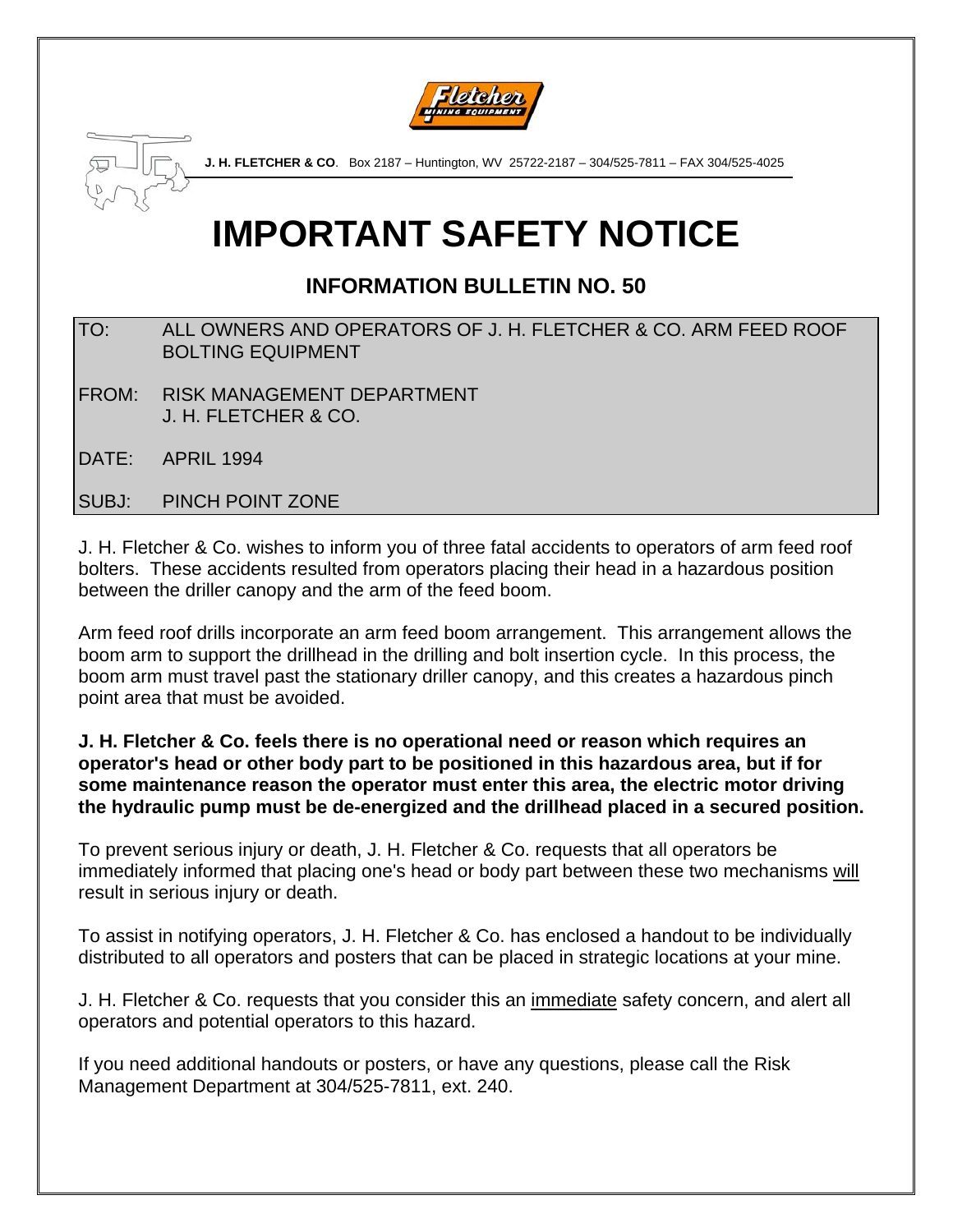

# **CRUSHING HAZARD! SERIOUS INJURY OR** DEATH WILL OCCUR! **NEVER PLACE YOUR HEAD OR** ANY BODY PART BETWEEN **BOOM AND CANOPY.** Flerenen

PART NO.: 159076